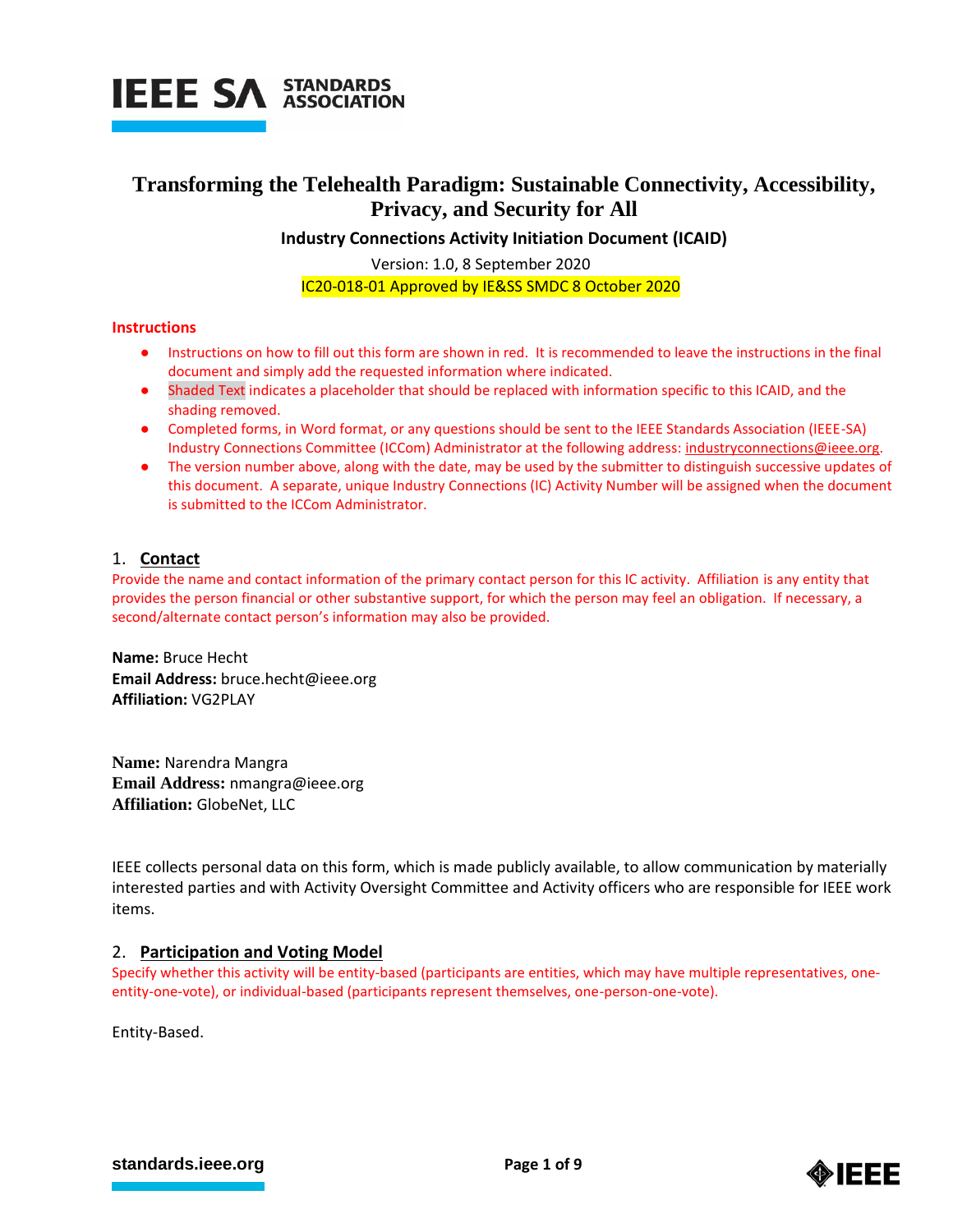

## 3. **Purpose**

## **3.1 Motivation and Goal**

Briefly explain the context and motivation for starting this IC activity, and the overall purpose or goal to be accomplished.

The use of telehealth to connect with patients was slow to migrate into healthcare practice. Before the recent pandemic outbreak, healthcare practitioners demonstrated more activity in the use of telemedicine for their practice (Physician's us[e](https://www.healthcaredive.com/news/physician-telehealth-use-up-340-since-2015-survey-finds/552890/) [jumped 340%](https://www.healthcaredive.com/news/physician-telehealth-use-up-340-since-2015-survey-finds/552890/) between 2015 and 2018; and 77% of patients embraced the concept of virtual care\*). The slow acceptance and matriculation of telehealth into healthcare practice left many challenging technical and ethical issues on the backburner. With the dawn of this pandemic, telehealth was unleashed to the global patient population out of necessity, creating an environment where the impetus of patient security and privacy have been deprioritized (in the case of using commercial/consumer apps to fulfill needs) and where the underserved and unconnected are further endangered without any kind of access. As with other industry sectors, the process and operations of healthcare will be reimagined. Telemedicine will revolutionize the healthcare ecosystem from drug/therapy development through to bedside practice; however, it is critical that both patients and healthcare practitioners can have affordable and sustainable access and trust in the systems they use.

The purpose of this program is to enable collaboration, build consensus and develop technical solutions.

The goals are to:

- Develop a solution to have mobile healthcare platforms interoperable with digital patient portals to verify and validate the telehealth visit for payors, regulators and patients
- Enable the future of healthcare of mobilizing critical care and urgent care from the hospital to the home with a seamless, secure and private bioinformatic framework
- Address inconsistent or absent technical, security encryption and privacy by design protocols within mobile telehealth platforms
- Create a reliable resource for healthcare practitioners and facilities to best evaluate solutions and guidance for utilizing a trusted telehealth platform for patient care delivery
- Establish the foundation of security, connectivity, accessibility and privacy for future technological innovation in telehealth delivery

## **3.2 Related Work**

Provide a brief comparison of this activity to existing, related efforts or standards of which you are aware (industry associations, consortia, standardization activities, etc.).

This IC program will address the underlying challenges not addressed in the Tech and Data Harmonization for Decentralization Clinical Trials IC Program. It will support the work of WAMIII (Wearables and Medical IoT Interoperability & Intelligence) Program part of the Connectivity Harmonization of the Digital Citizen IC program.

#### **[standards.ieee.org](http://standards.ieee.org/) EXECUTE: Page 2 of 9**

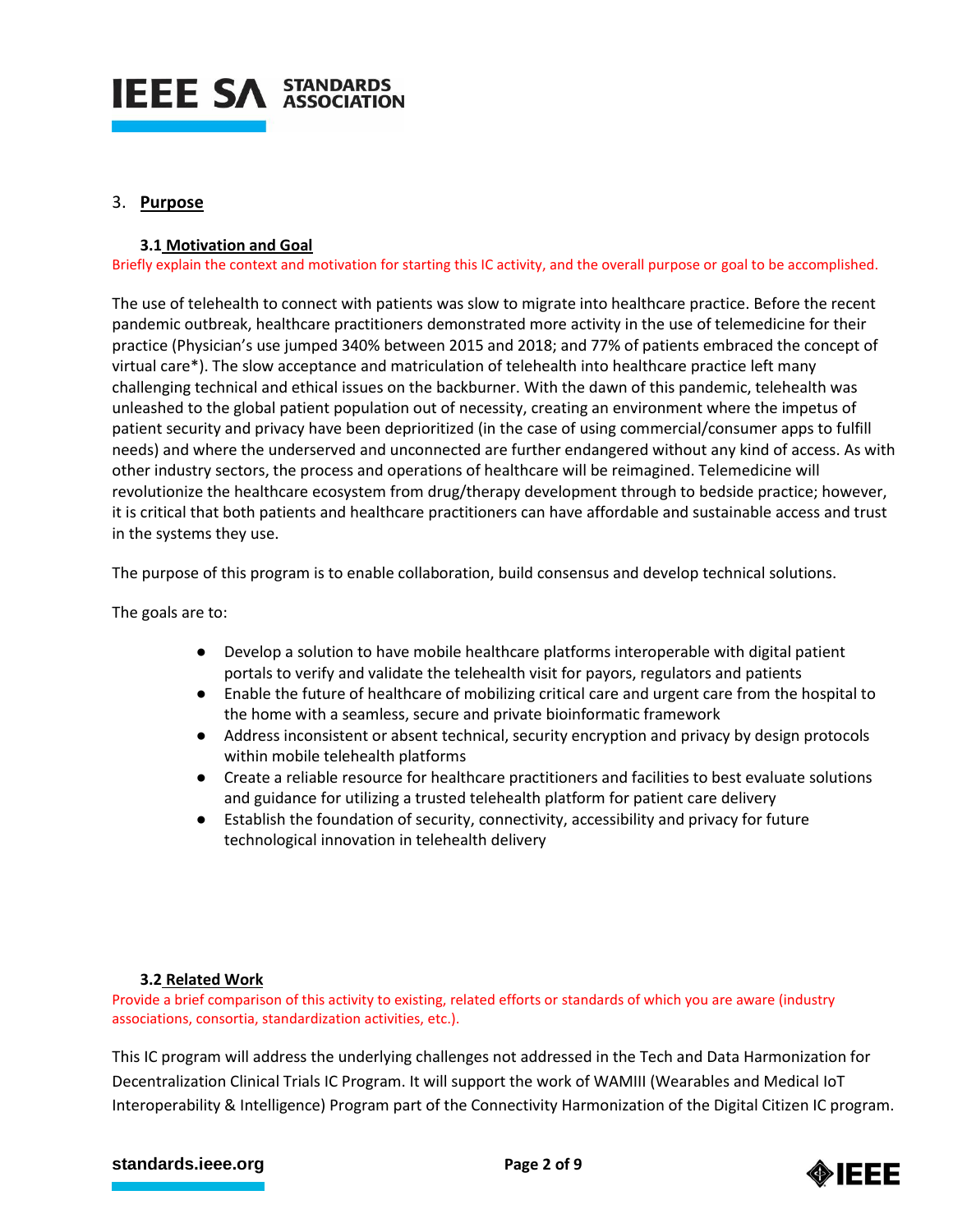# **IEEE SA STANDARDS**

It will support the underlying challenges addressed in Digital Inclusion, Identity, Trust, and Agency (DIITA) IC Program in the patient data privacy and agency discussion. It will work in alignment with the New Rural Connectivity IC Program.

Further it will utilize some of the work already in the 11073 family of standards and build from some of the from P2418.6 and P2418.1.

## **3.3 Previously Published Material**

Provide a list of any known previously published material intended for inclusion in the proposed deliverables of this activity.

List the previously published material, if any.

#### **3.4 Potential Markets Served**

Indicate the main beneficiaries of this work, and what the potential impact might be.

This ICAID will have the following impact on industry:

- Establish a system for healthcare payors and regulators to combat uncertainty in verifying the occurrence and quality of care for the remote patient experience
- Global Regulatory policy that reflects standards or guidelines in the use of technologies and communications and security protocols for tele or mobile health
- Establishing trust amongst healthcare providers and patients that platforms are secure, Health Insurance Portability and Accountability Act(HIPAA)/General Data Protection Regulation (GDPR) compliant, and interoperable
- Providing quality and sustainable access supported by home healthcare practitioners to digital health for immobile, geriatric and rural communities who cannot or do not have healthcare facilities
- Enabling decentralized clinical trials for sponsors of clinical trials to recruit and engage more inclusive and diverse population sets to meet enrollment guidelines while reducing risk amongst patients' access to infectious diseases
- Telemobile critical care and emerging care units bringing the Intensive Care Unit(ICU) and Urgent Care (UC) to the patient with the use of 5G connectivity, remote patient monitoring devices, secure data storage and portability.
- Remote patient monitoring for real-time autonomous collection of patient data for therapy effectiveness, adherence and other diagnostic opportunities
- Delivering on-demand care for patients while reducing stress on healthcare and physician facilities for non-life threatening situations
- Through the development of standards for security, verification, General Data Protection Regulation (GDPR) and Health Insurance Portability and Accountability Act (HIPAA) compliant platforms, there will be universal acceptance by private and public healthcare insurance providers to cover associated costs with telehealth delivery when following protocols
- Creating a trusted and secure robust connectivity framework for deployment of robotics for onfield healthcare delivery in natural disasters or highly contagion environments.

TARGET MARKETS:

#### **[standards.ieee.org](http://standards.ieee.org/) EXECUTE: Page 3 of 9**

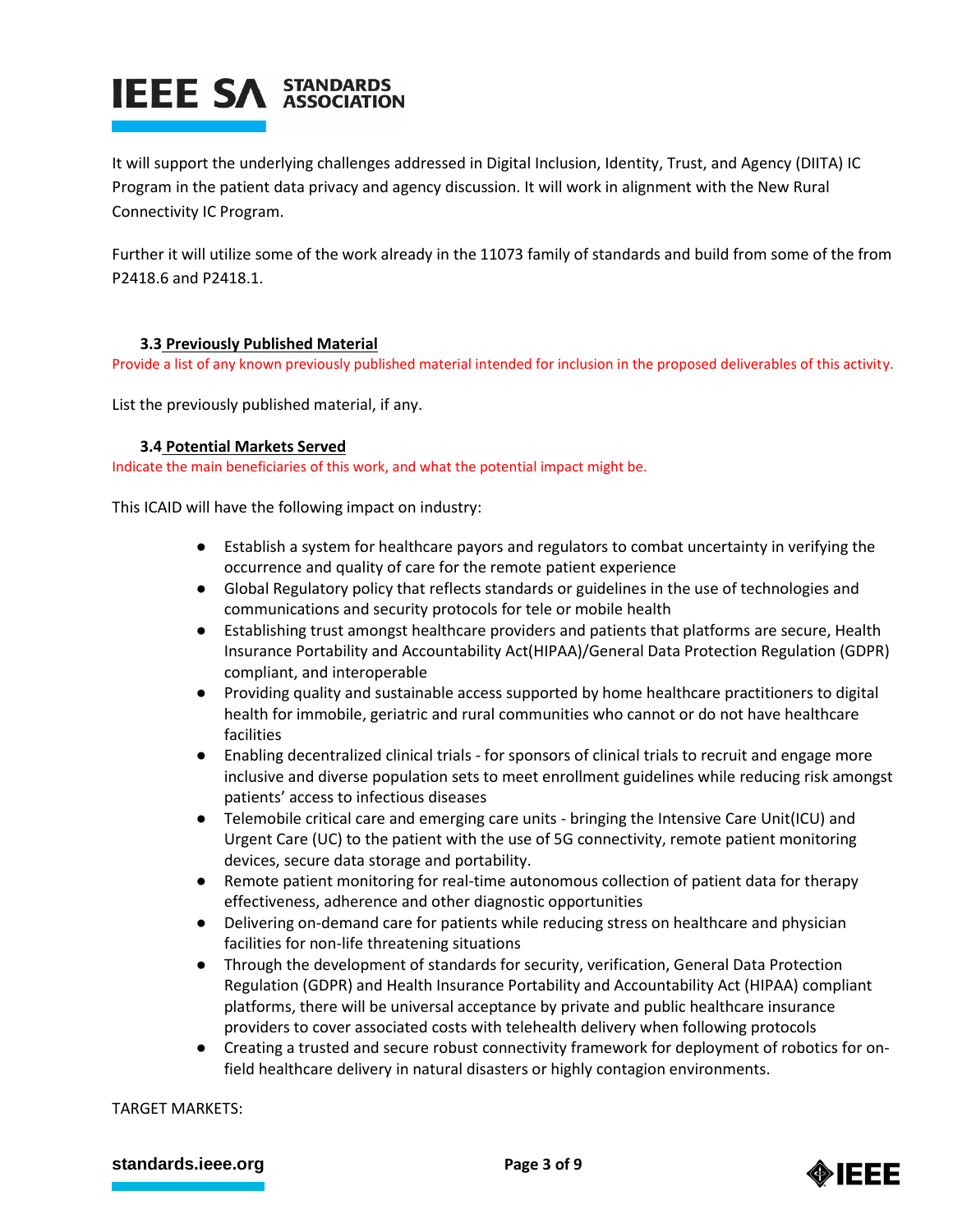## **IEEE SA STANDARDS**

- Government Regulatory and Research Institutions
- Public and Private Health Insurance Payors
- Hospital/Health Systems
- Scientific and Medical Industry & Standards Associations, Consortia and Alliances
- Mobile Healthcare Platform Providers
- Pharmaceutical/Biotech/University Researchers (Sponsors of Clinical Trials)
- Digital Patient Portal Providers
- Cybersecurity Providers
- Technology Developers (Robotics, Artificial Intelligence/Machine Learning, Internet of Medical Things/Biosensors, Blockchain/Distributed Ledger Technology)
- Telecommunications Companies and Consortia/Alliances

#### **3.5 How will the activity benefit the IEEE?**

Telehealth is more than just the concept of remote delivery of care between patient and doctor. Telehealth is the future of mobilized healthcare touching many existing areas of the current IEEE SA ecosystem but also offering new opportunities to expand into new areas such as mobilized healthcare platforms, autonomous medical vehicles, and a critical component to enabling the future of healthcare. This will renew relationships with companies who may no longer interact with us, strengthen existing relationships and bring in new companies and revenue opportunities into the ecosystem in form of certifications.

## 4. **Estimated Timeframe**

Indicate approximately how long you expect this activity to operate to achieve its proposed results (e.g., time to completion of all deliverables).

#### **Expected Completion Date:** 09/2022

IC activities are chartered for two years at a time. Activities are eligible for extension upon request and review by ICCom and the IEEE-SA Standards Board. Should an extension be required, please notify the ICCom Administrator prior to the twoyear mark.

#### 5. **Proposed Deliverables**

Outline the anticipated deliverables and output from this IC activity, such as documents (e.g., white papers, reports), proposals for standards, conferences and workshops, databases, computer code, etc., and indicate the expected timeframe for each.

**The Program will consist of workstreams that will identify gaps where solutions are needed in the domain, address the viability of standards development, guidance and documentation in the form of whitepapers and roadmaps addressing the following opportunities:**

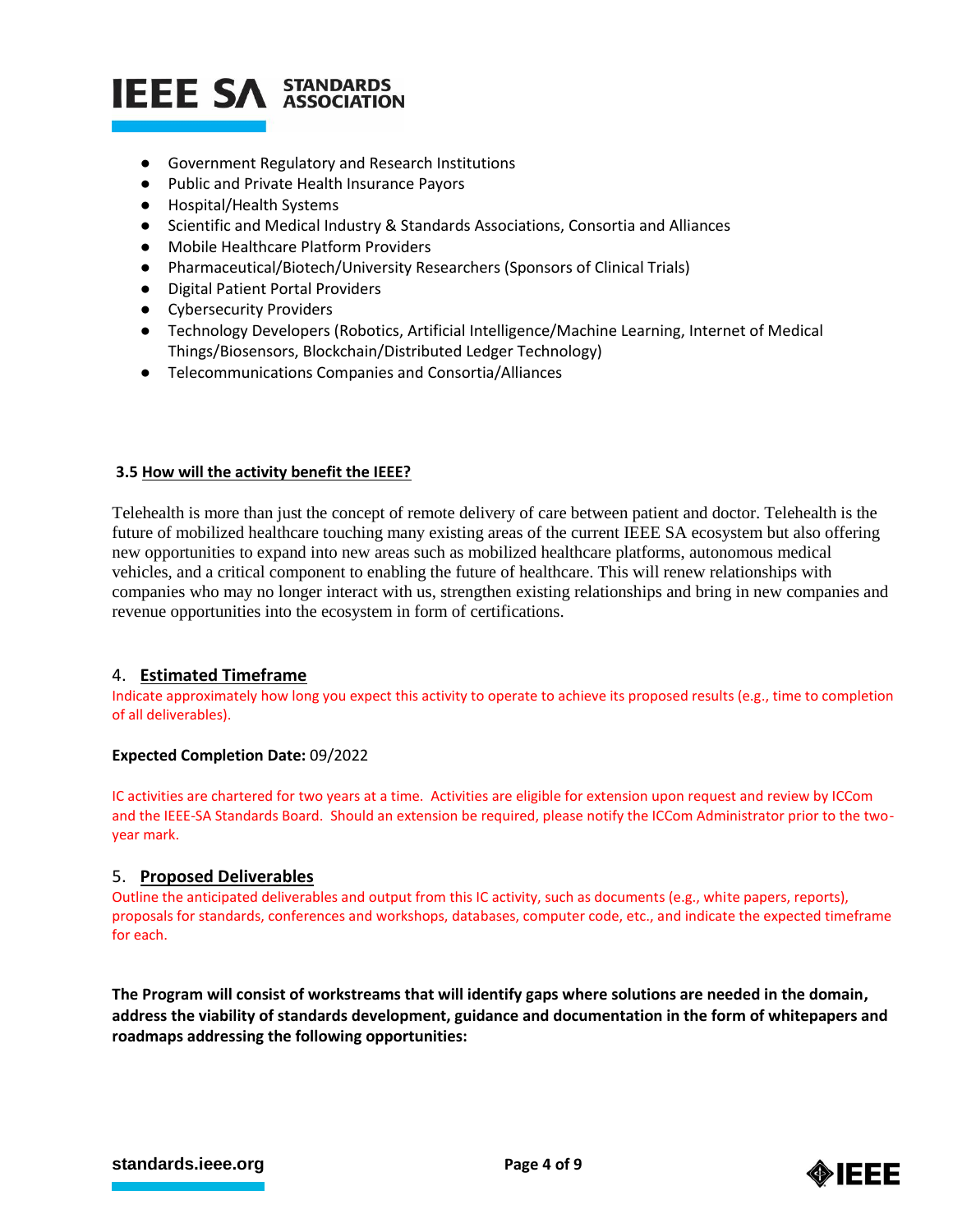

- A) Develop preliminary specification table for consensus-driven definition of sustainable accessibility, secure and private connectivity for telehealth care delivery – 12 months
- B) Prepare an assessment review of previous and existing pilots and contributions from service providers to assess what technical standards may be fast tracked (where applicable) – 12 months
- C) Develop best practice guide to verify and validate the patient experience and level of care to eliminate concerns of waste and fraud for health payors, patients and clinicians inclusive of regulatory compliance, and current technical standards to follow and responsible use of patient data privacy and governance – 12 months
- D) Preliminary roadmap for development of a certification program for patient data security and privacy in end-to-end data transmission from home to site to electronic health record (EHR) that incorporates ethical, privacy and data security protections along with regulatory guidelines (HIPAA, GDPR, etc.) – 18 months
- E) Develop preliminary pre-standards specification for interoperability of mobile healthcare platform to patient's digital chart (patient's interaction with doctor reflected in electronic health record) – 18 months
- F) Develop a gap analysis paper based on a collaborative test bed for the Tele-ICU focused on challenges, gaps, available tools (AI, robotics, blockchain, ML, 5G, cloud, etc.) and standards need to create the seamless, secure, private and accessible bioinformatics highway - 18 months
- G) Collaborate with the newly instantiated Rural Connectivity IC program to leverage specific outcomes that would provide more inclusive patient access to telehealth services regardless of geographic location that is sustainable, quality and compliant accessibility – 24 months

## **5.1 Open Source Software Development**

*Indicate whether this IC Activity will develop or incorporate open source software in the deliverables. All contributions of open source software for use in Industry Connections activities shall be accompanied by an approved IEEE Contributor License Agreement (CLA) appropriate for the open source license under which the Work Product will be made available. CLAs, once accepted, are irrevocable.*

Will the activity develop or incorporate open source software (either normatively or informatively) in the deliverables? No

## 6. **Funding Requirements**

Outline any contracted services or other expenses that are currently anticipated, beyond the basic support services provided to all IC activities. Indicate how those funds are expected to be obtained (e.g., through participant fees, sponsorships, government or other grants, etc.). Activities needing substantial funding may require additional reviews and approvals beyond ICCom.

Specify funding requirements and sources, if any. No special funding will be required

#### **[standards.ieee.org](http://standards.ieee.org/) EXECUTE: Page 5 of 9**

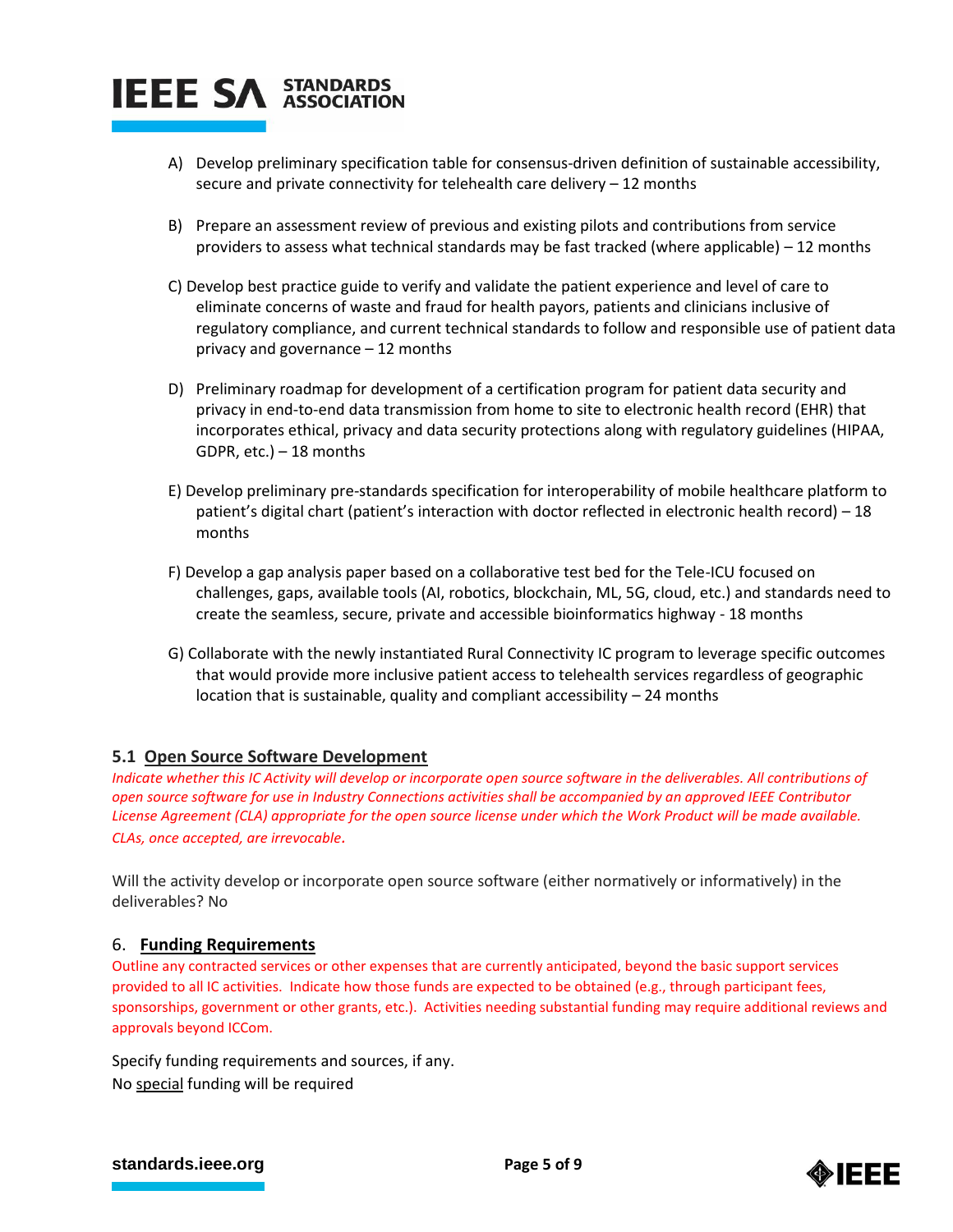

## 7. **Management and Procedures**

#### **7.1 Activity Oversight Committee**

Indicate whether an IEEE committee of some form (e.g., a Standards committee) has agreed to oversee this activity and its procedures.

#### **Has an IEEE committee agreed to oversee this activity? No**

If yes, indicate the IEEE committee's name and its chair's contact information.

**SIEEE Committee Name:** Committee Name **Chair's Name:** Full Name **Chair's Email Address:** who@where

Additional IEEE committee information, if any. Please indicate if you are including a letter of support from the IEEE Committee that will oversee this activity.

IEEE collects personal data on this form, which is made publicly available, to allow communication by materially interested parties and with Activity Oversight Committee and Activity officers who are responsible for IEEE work items.

#### **7.2 Activity Management**

If no Activity Oversight Committee has been identified in 7.1 above, indicate how this activity will manage itself on a day-today basis (e.g., executive committee, officers, etc).

This activity will be managed by an Executive Committee as described in the Activity`s Policies and Procedures.

#### **7.3 Procedures**

Indicate what documented procedures will be used to guide the operations of this activity; either (a) modified baseline *Industry Connections Activity Policies and Procedures,* (b) Standards Committee policies and procedures accepted by the IEEE-SA Standards

Board, or (c) Working Group policies and procedures accepted by the Working Group's Standards Committee. If option (a) is chosen, then ICCom review and approval of the P&P is required. If option (b) or (c) is chosen, then ICCom approval of the use of the P&P is required.

Specify the policies and procedures document to be used. Attach a copy of chosen policies and procedures.

Industry Connections Activity Policies and Procedures (entity)

#### 8. **Participants**

#### **8.1 Stakeholder Communities**

#### **[standards.ieee.org](http://standards.ieee.org/) EXECUTE: Page 6 of 9**

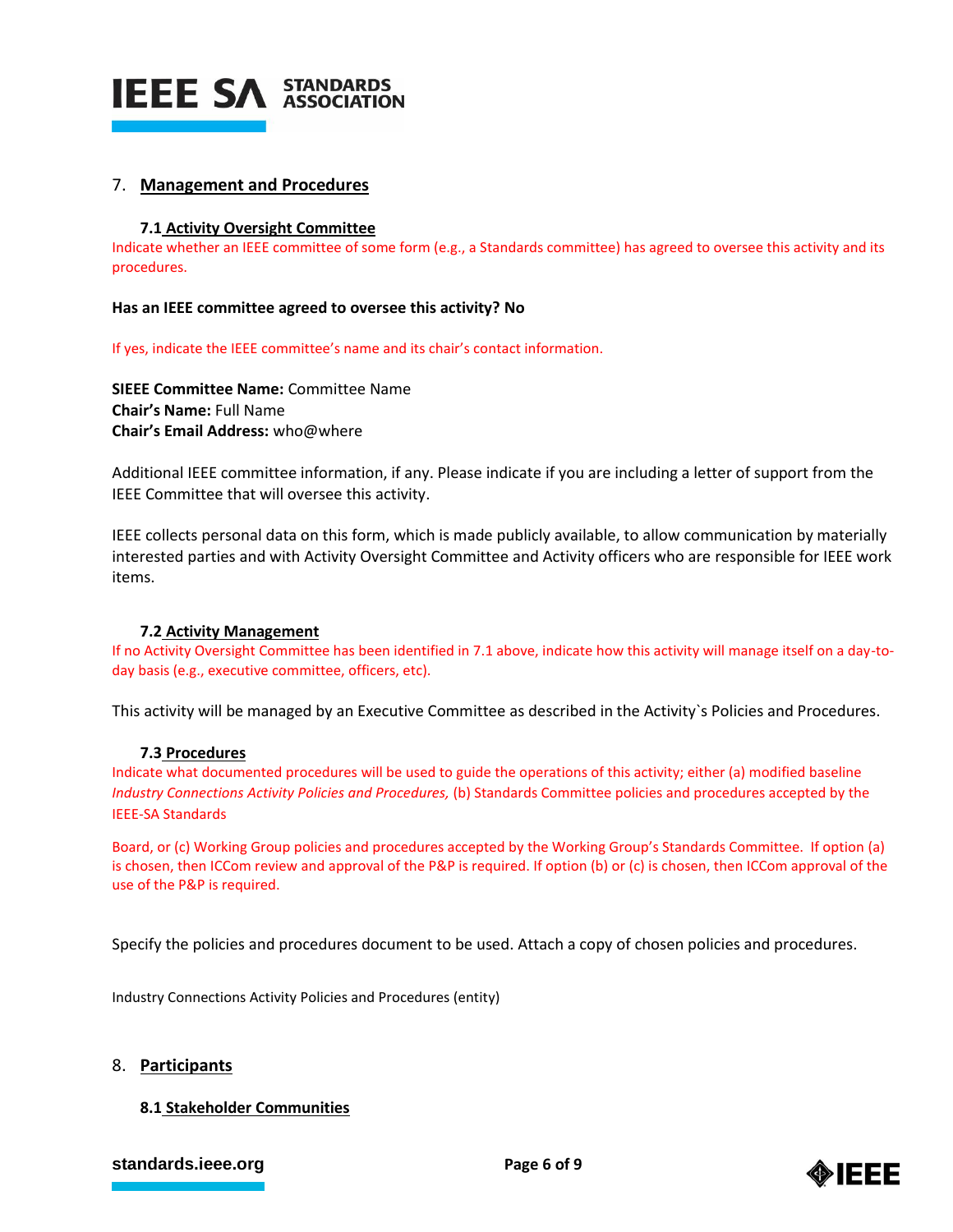

Indicate the stakeholder communities (the types of companies or other entities, or the different groups of individuals) that are expected to be interested in this IC activity, and will be invited to participate.

*The enclosed list of companies and organizations is a sample representation. The program will recruit as many as these types of entities for respective projects to build consensus and develop trusted solutions.*

## **TeleCommunications**

- *AT&T*
- *Verizon*
- *Sprint*
- *TMobile/Deutsche Telekom*
- *IIT Bombay (India)*
- *Centre for Development of Telematics (CDoT)*
- *QuadGen Wireless Solutions*

#### *Mobile Healthcare Providers*

- *CVS*
- *Walmart*
- *Walgreens*
- *Soc Telemed*
- *Mobile Healthcare Vehicles (i.e., Nomad GCS)*
- *Telehealth Robotics*
- *Larger Hospital and Site Systems (Montefiore, Mayo Clinic, Northwell, UMass, UPenn, MSK, etc.)*
- *Narayana Health Organization*

## **Telehealth Platforms**

- *Microsoft*
- *Cisco*
- *GE Healthcare*
- *Doxy.me*
- *American Well*
- *Carena*
- *CarePaths*
- *ChironHealth*
- *DigiGone*
- *eVisit*

## **Health Insurance Payors**

## **[standards.ieee.org](http://standards.ieee.org/) EXECUTE: Page 7 of 9**

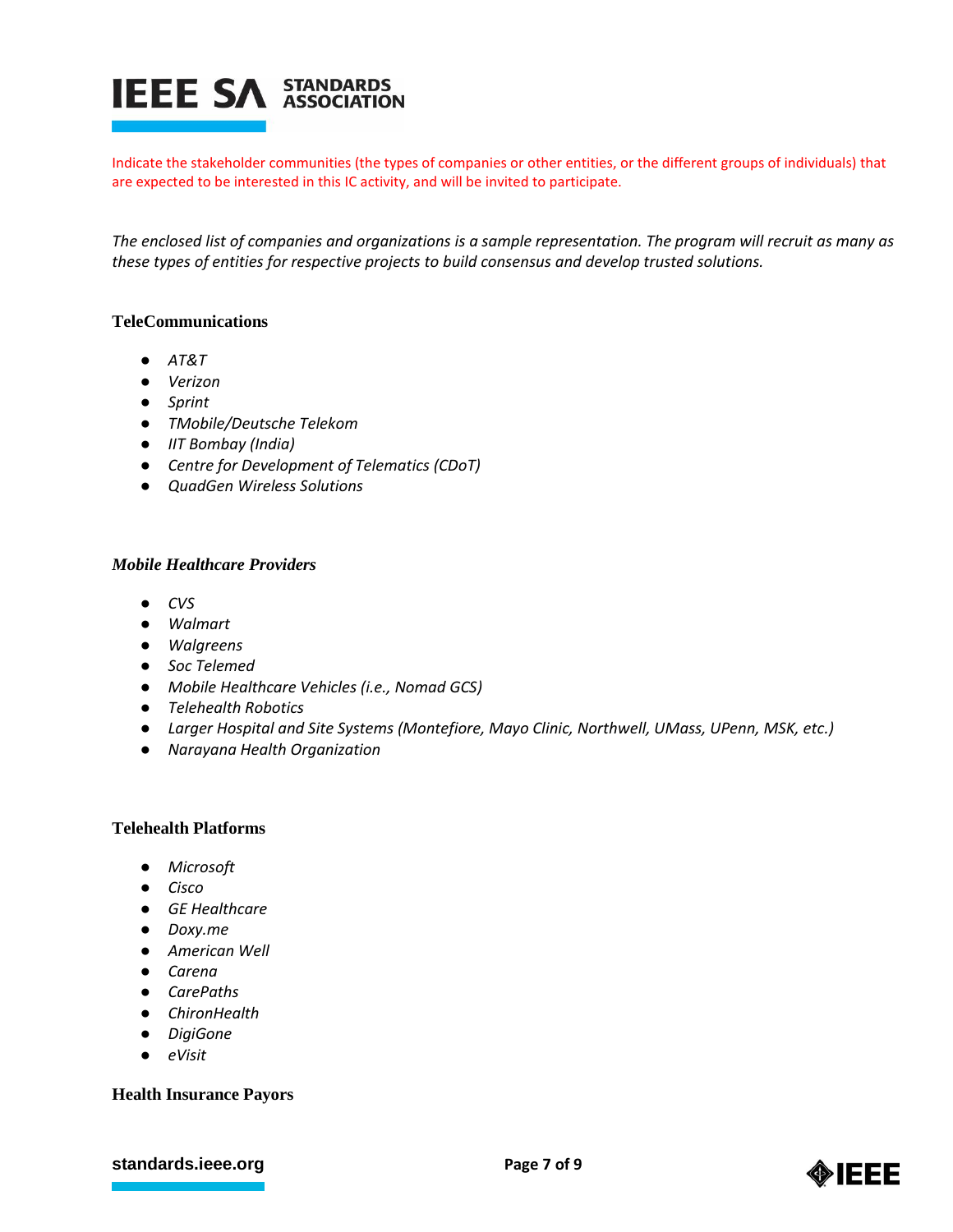

- *Aetna*
- *Blue Cross Blue Shield*
- *United Healthcare*
- *Cigna*
- *Humana*
- *Allianz*
- *CMS (Center for Medicare Services)*

## **Digital Patient Portal Programs**

- *ChangeHealthcare*
- *Kareo*
- *ChartLogic*
- *CareCloud Charts*
- *CompuLink (Healthcare solutions)*

#### **8.2 Expected Number of Participants**

Indicate the approximate number of entities (if entity-based) or individuals (if individual-based) expected to be actively involved in this activity.

100-150 entities

#### **8.3 Initial Participants**

Provide a number of the entities or individuals that will be participating from the outset. It is recommended there be at least three initial participants for an entity-based activity, or five initial participants (each with a different affiliation) for an individual-based activity.

Use the following table for an entity-based activity:

| Entity                                       | <b>Primary Contact</b> | <b>Additional</b><br>Representative |
|----------------------------------------------|------------------------|-------------------------------------|
|                                              |                        | S                                   |
| <b>PRA</b>                                   | <b>Mike Carter</b>     |                                     |
| <b>BMS (Bristol-Myers Squibb)</b>            | Hassan Kadhim          |                                     |
| <b>Analog Devices</b>                        | Nicholas Karter        |                                     |
| <b>Case Western University</b>               | Nick Barendt           |                                     |
| Symantec                                     | Ashok Banerjee         |                                     |
| <b>HIMSS</b>                                 | Amit Trivedi           |                                     |
| Chairman IEEE Southern California<br>Council | Gora Dotta             |                                     |
| Defense Health Agency                        | Roger Boodoo           |                                     |
| NYC Health+Hospitals                         | <b>Wilson Choi</b>     |                                     |